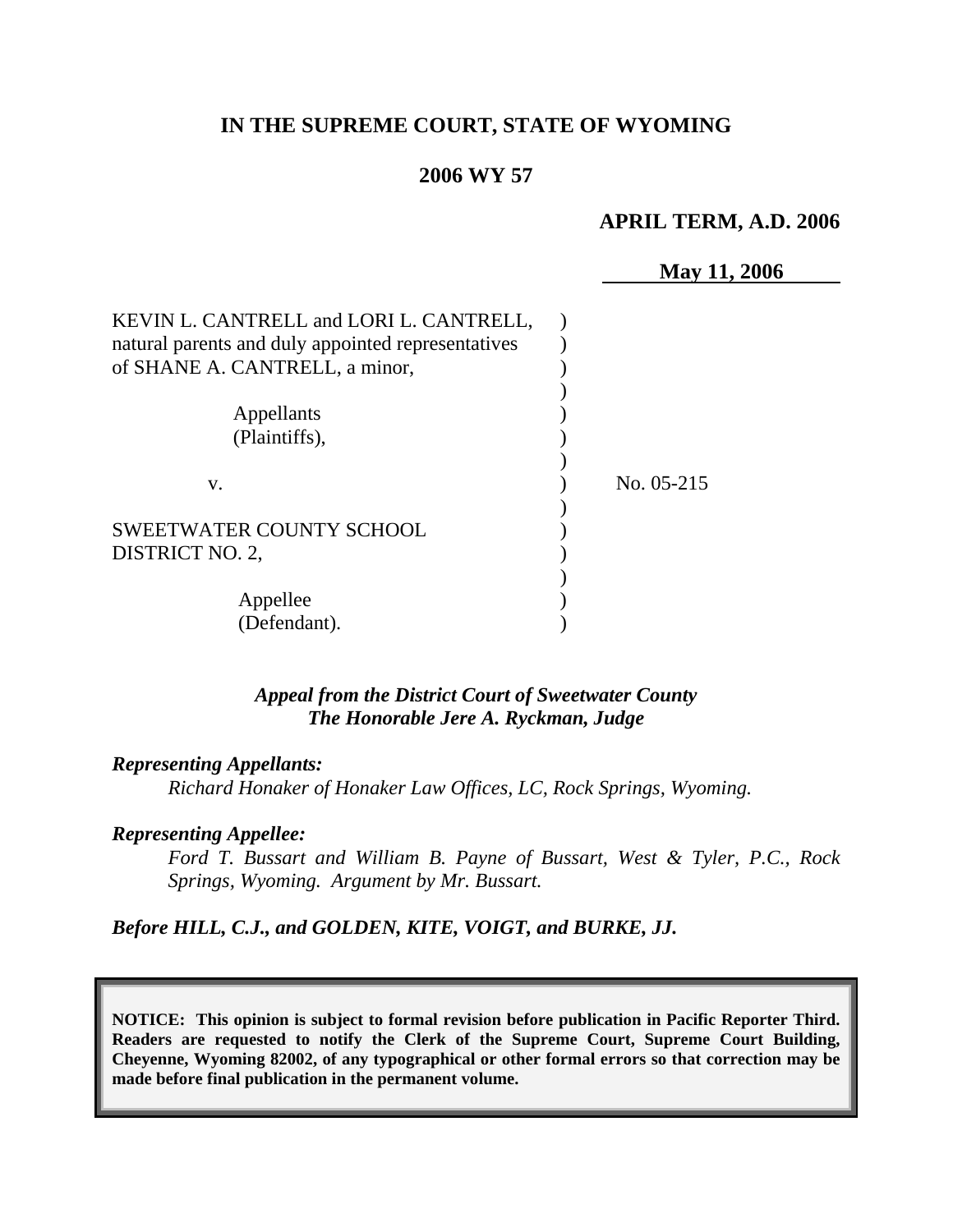## **VOIGT, Justice.**

[¶1] The parents of a now-ten-year-old boy appeal from the district court's dismissal of their complaint against a school district alleging injuries suffered by the boy on school property. The district court concluded that it lacked subject matter jurisdiction in the matter because the claim presented to the school district was not certified to under penalty of perjury, as is required by the Wyoming Constitution.

[¶2] We reverse.

#### **ISSUE**

[¶3] We will restate the dispositive issue as follows:

 Does a verified affidavit, signed under oath by the claimants, satisfy the requirement of Article 16, § 7 of the Wyoming Constitution that claims against governmental entities be "certified to under penalty of perjury"?

## **FACTS**

[¶4] When reviewing the dismissal of an action under W.R.C.P. 12(b)(1) for lack of subject matter jurisdiction, we accept the allegations of the complaint as true, we consider the facts in the light most advantageous to the appellants, and we affirm dismissal only if those facts dictate judgment for the appellee as a matter of law. *Wilson v. Town of Alpine,* 2005 WY 57, ¶ 4, 111 P.3d 290, 291 (Wyo. 2005). Applying that standard, we will set forth the relevant facts from the appellants' complaint:

[¶5] The appellants' then-seven-year-old son was seriously injured on January 23, 2003, when he fell from playground equipment on the appellee's property. The appellants subsequently were appointed by the probate court as co-guardians of their son's person and co-conservators of his estate. On January 13, 2005, they presented to the appellee a document entitled "Wyoming Governmental Claim," in which they sought compensation for their son's injuries. Both appellants signed the claim under oath before a notary public, who documented their signatures as follows:

> STATE OF WYOMING  $\qquad \qquad$  )  $\sum$  ss. COUNTY OF SWEETWATER )

 BEFORE ME, Kaye L. Fabritz, a Notary Public in and for Sweetwater County, State of Wyoming, personally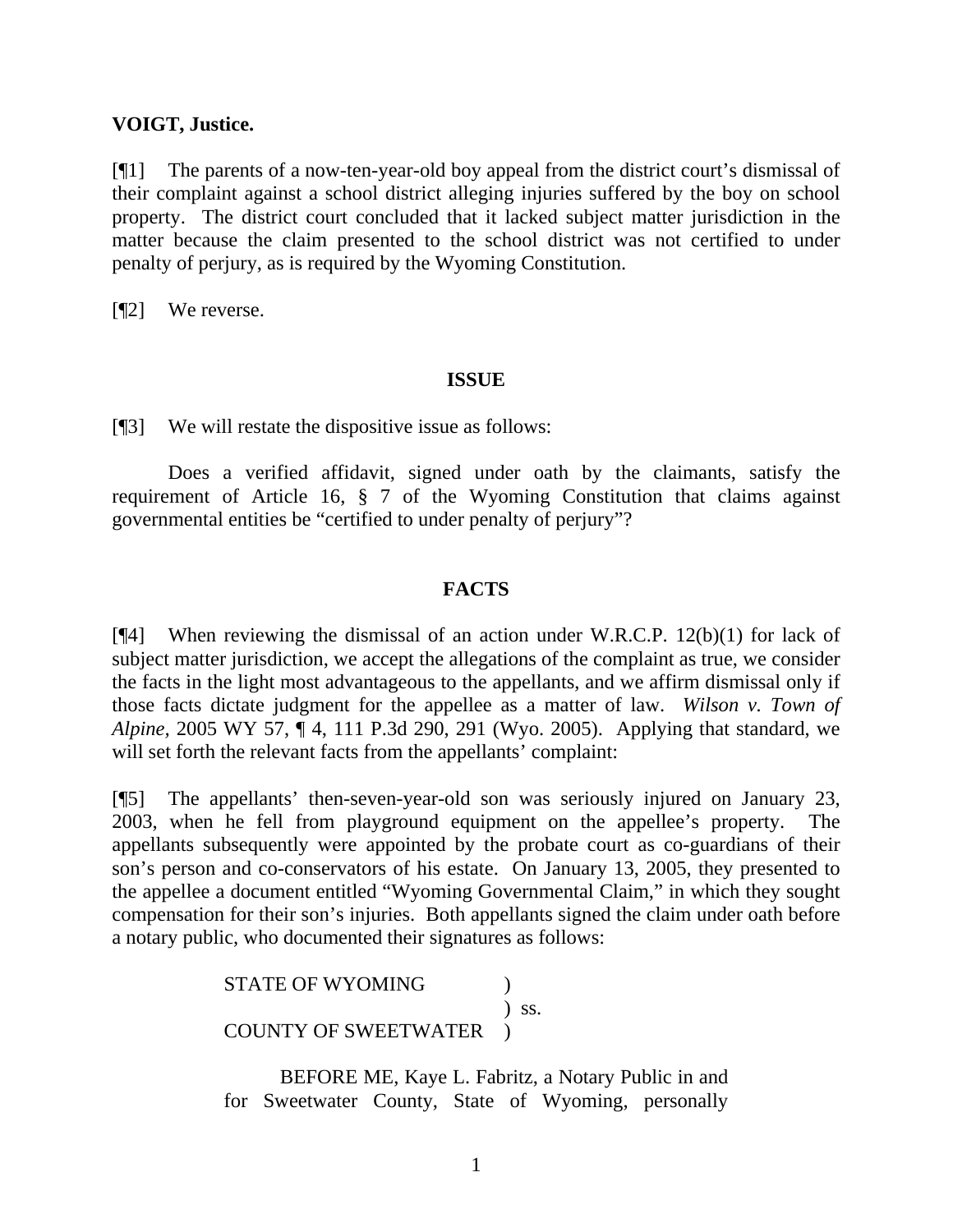appeared Kevin L. Cantrell and he, being first duly sworn by me upon his oath, says that the facts alleged in the foregoing instrument are true.

WITNESS my hand and official seal.

## /s/ Kaye L. Fabritz Notary Public

A separate similar entry was made for Lorie L. Cantrell.<sup>[1](#page-2-0)</sup> The district court concluded that this procedure did not satisfy the constitutional requirement that claims be "certified to under penalty of perjury."

## **STANDARD OF REVIEW**

[¶6] The existence of subject matter jurisdiction is a question of law that we review *de novo. Dir. of the Office of State Lands & Invs. v. Merbanco, Inc.,* 2003 WY 73, ¶ 7, 70 P.3d 241, 246 (Wyo. 2003). Similarly, the district court's interpretation and application of the Wyoming Constitution presents a question of law that is also reviewed *de novo. RM v. Washakie County Sch. Dist. No. One,* 2004 WY 162, ¶ 7, 102 P.3d 868, 871 (Wyo. 2004). In construing constitutional provisions, we follow the same rules that govern the construction of statutes. *Id.;* and *Cathcart v. Meyer,* 2004 WY 49, ¶ 39, 88 P.3d 1050, 1065 (Wyo. 2004). We are guided primarily by the intent of the drafters, and in determining that intent we look first to the plain and unambiguous language used. *Cathcart,* 2004 WY 49, ¶ 39, 88 P.3d at 1065. Only if we find a provision to be ambiguous do we resort to the rules of construction. *Mgmt. Council of the Wyo. Legislature v. Geringer,* 953 P.2d 839, 843 (Wyo. 1998). In such case, we then consider the mischief the provision was intended to cure, the historical setting surrounding its enactment, the public policy of the state, and other surrounding facts and circumstances. *Merbanco,* 2003 WY 73, ¶ 35, 70 P.3d at 253. The initial question of whether a constitutional provision is ambiguous is a question of law, reviewed *de novo. Lance Oil & Gas Co. v. Wyo. Dep't of Revenue,* 2004 WY 156, ¶ 19, 101 P.3d 899, 905 (Wyo. 2004); and *Wilson v. State ex rel. Wyo. Workers' Safety & Comp. Div.,* 2003 WY 105, ¶ 6, 75 P.3d 669, 672 (Wyo. 2003). Ambiguity exists if the provision is susceptible to more than one reasonable interpretation. *Lance Oil,* 2004 WY 156, ¶ 20, 101 P.3d at 905; and *Union Pac. Res. Co. v. Dolenc,* 2004 WY 36, ¶ 13, 86 P.3d 1287, 1291 (Wyo. 2004).

<span id="page-2-0"></span><sup>&</sup>lt;sup>1</sup> The spelling of Mrs. Cantrell's first name appears alternatively in the file as Lorie or Lori.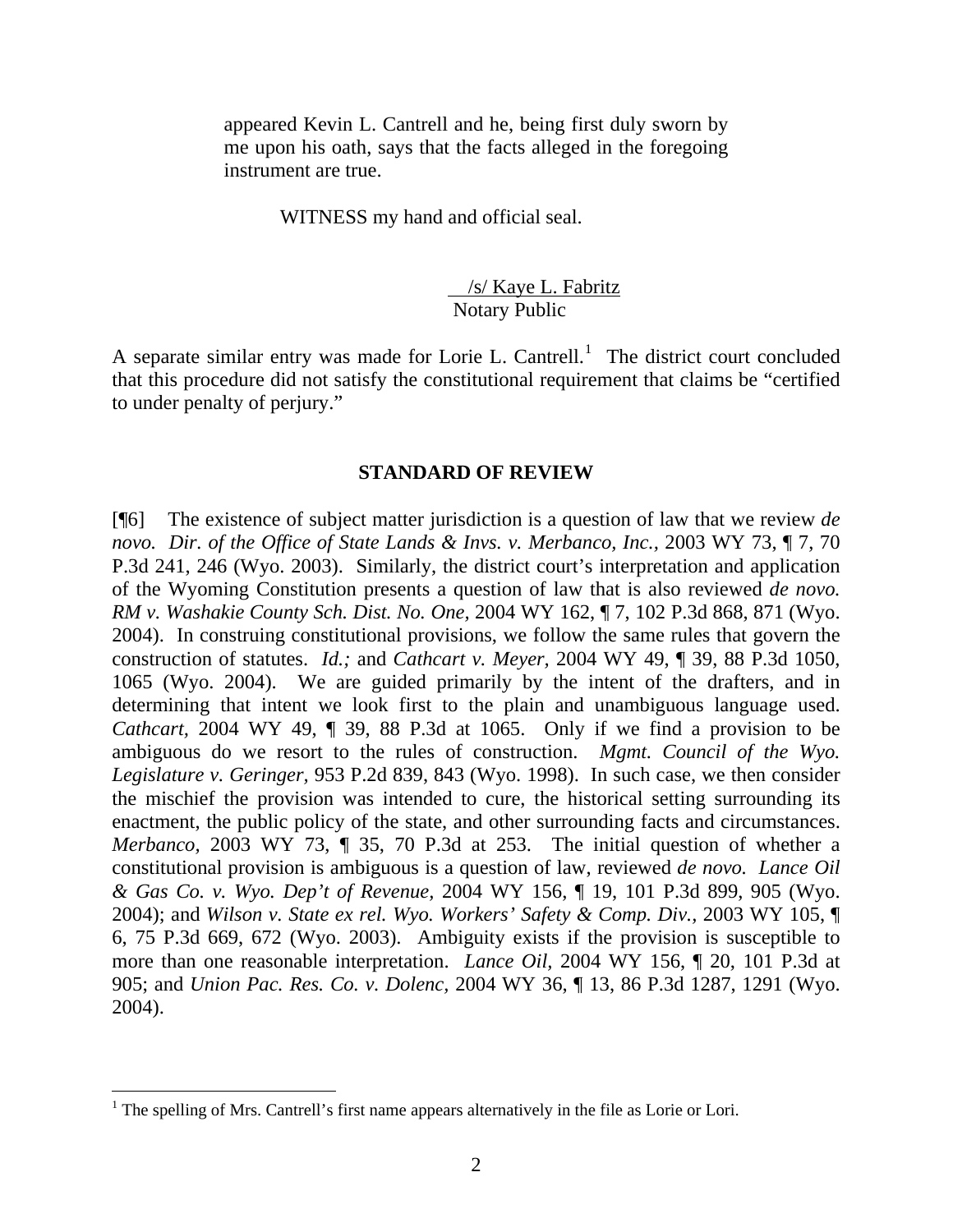#### **DISCUSSION**

#### [¶7] Article 16, § 7 of the Wyoming Constitution currently provides as follows:

 No money shall be paid out of the state treasury except upon appropriation by law and on warrant drawn by the proper officer, and no bills, claims, accounts or demands against the state, or any county or political subdivision, shall be audited, allowed or paid until a full itemized statement in writing, *certified to under penalty of perjury*, shall be filed with the officer or officers whose duty it may be to audit the same.

(Emphasis added.) We have repeatedly held that Article 16, § 7—including the language "certified to under penalty of perjury"—applies to claims presented under the Wyoming Governmental Claims Act, Wyo. Stat. Ann. §§ 1-39-101, *et seq.* (LexisNexis 2005). *See, for example, Lavatai v. State,* 2005 WY 133, ¶ 1, 121 P.3d 121, 121 (Wyo. 2005); *Jauregui v. Mem'l Hosp. of Sweetwater County,* 2005 WY 59, ¶ 7, 111 P.3d 914, 916 (Wyo. 2005); *Wilson,* 2005 WY 57, ¶ 5, 111 P.3d at 291-92 (Wyo. 2005); *Wooster v. Carbon County Sch. Dist. No. 1,* 2005 WY 47, ¶ 7, 109 P.3d 893, 896 (Wyo. 2005); *Bell v. Schell,* 2004 WY 153, ¶ 10, 101 P.3d 465, 468 (Wyo. 2004); *Yoak v. Ide,* 2004 WY 32, ¶ 6, 86 P.3d 872, 874 (Wyo. 2004); *Beaulieu v. Florquist,* 2004 WY 31, ¶ 14, 86 P.3d 863, 868 (Wyo. 2004) (*Beaulieu II*); and *Beaulieu v. Florquist,* 2001 WY 33, ¶ 17, 20 P.3d 521, 527 (Wyo. 2001). We have repeatedly also held that the district court does not have subject matter jurisdiction in the case of a governmental claim that does not meet constitutional requirements. *Jauregui,* 2005 WY 59, ¶ 16, 111 P.3d at 919; *Wilson,* 2005 WY 57, ¶ 7, 111 P.3d at 292; and *Wooster,* 2005 WY 47, ¶ 22, 109 P.3d at 900.

[¶8] The issue of whether the constitution requires that a governmental claim be "certified to under penalty of perjury" is not being relitigated in the present case. Rather, the question now before the Court is whether that requirement—"certified to under penalty of perjury"—can be satisfied by a notarized oath in the form set forth above, in which the alleged facts of the claim are sworn to be true. The district court answered that question in the negative, concluding that the constitutional provision required the very words "under penalty of perjury" to be included in the claimants' certification.

[¶9] Wyo. Const. art. 16, § 7 was amended in 1970 to read as it currently does. Before that, it was worded as follows:

> No money shall be paid out of the state treasury except upon appropriation by law and on warrant drawn by the proper officer, and no bills, claims, accounts or demands against the state, or any county or political sub-division, shall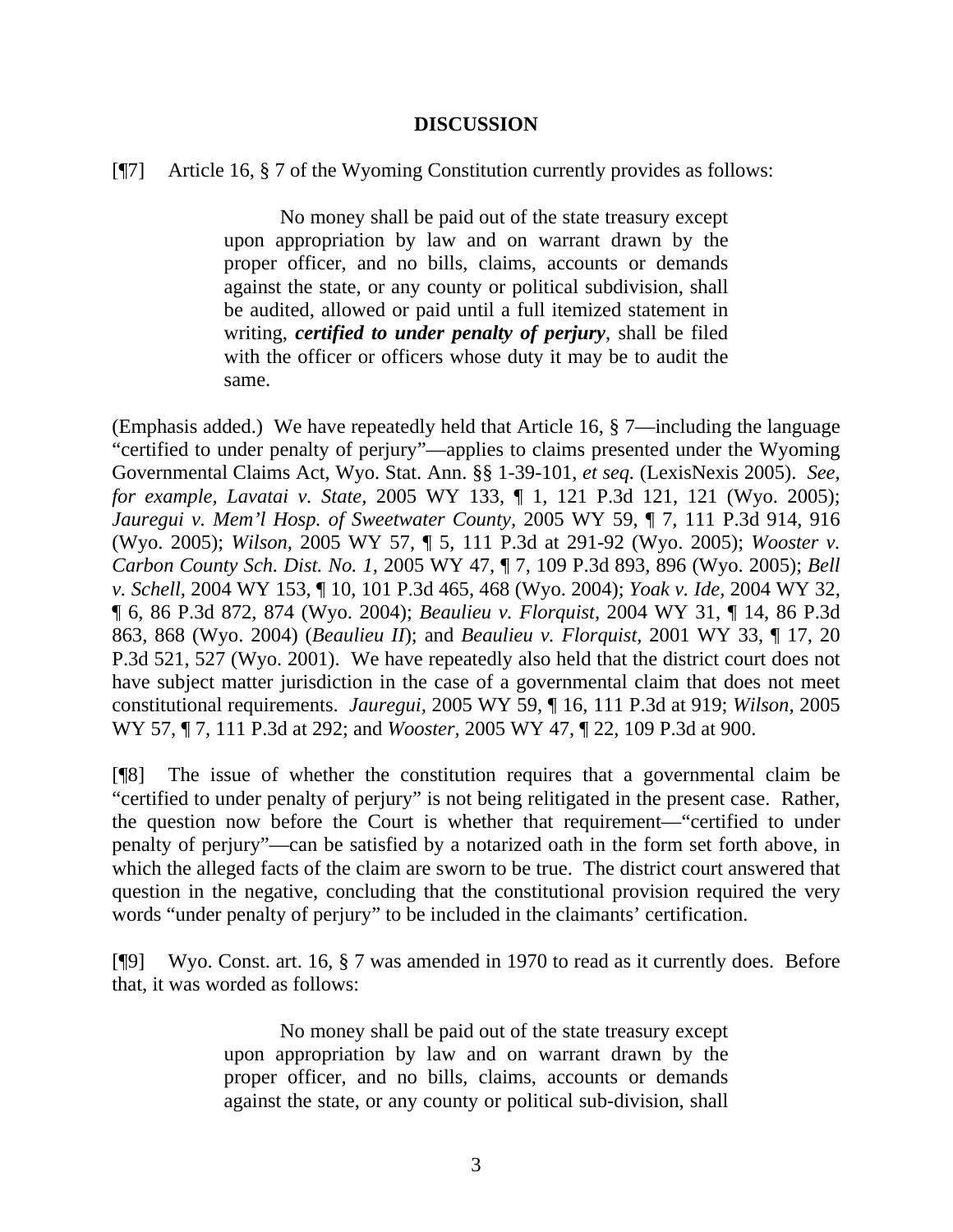be audited, allowed or paid until a full itemized statement in writing, *verified by affidavit,* shall be filed with the officer or officers whose duty it may be to audit the same.

Wyo. Const. art. 16, §7 (Michie 1957) (emphasis added). At the time of the amendment, Wyo. Stat. Ann. § 6-154 (Michie 1957) defined the crime of "false certificate, affidavit or statement" as follows:

> Whoever willfully, corruptly and falsely before an officer, authorized to administer oaths, under oath or affirmation, voluntarily makes any false certificate, affidavit or statement of any nature, for any purpose, in any matter where an oath is authorized to be taken, or *whoever willfully, corruptly and falsely, voluntarily makes any false certificate or statement of any nature under penalty of perjury, shall be deemed guilty of perjury, and shall be imprisoned in the penitentiary not more than five years.*

(Emphasis added.)

[¶10] The old constitutional requirement was to "verify" a claim by "affidavit." To "verify" means to "confirm or substantiate in law by oath or proof." *Webster's Third New International Dictionary of the English Language Unabridged* 2543 (2002). Similarly, *Black's Law Dictionary* 1556 (7th ed. 1999) defines "verify" in our context as "to confirm or substantiate by oath or affidavit, to swear to the truth of." In turn, an "affidavit" is "a sworn statement in writing made esp[ecially] under oath or on affirmation before an authorized magistrate or officer[.]" *Webster's Third New International Dictionary* at 35*.* And once again, *Black's Law Dictionary* at 58 contains a similar definition: "A voluntary declaration of facts written down and sworn to by the declarant before an officer authorized to administer oaths." By contrast, to "certify" is "to attest esp[ecially] authoritatively or formally[.]" *Webster's Third New International Dictionary* at 367*.* In legal parlance, to "certify" means to "authenticate or verify in writing . . . [t]o attest as being true or as meeting certain criteria." *Black's Law Dictionary* at 220. On its face, the unambiguous intent of the amended provision was to allow claims against governmental entities to be supported by unsworn certificates, so long as such were made "under penalty of perjury," thus making the declarant subject to a charge of perjury under Wyo. Stat. Ann. § 6-154. That is what the district court concluded in the present case, and to that extent, the district court was correct.

[¶11] In giving meaning to statutes and constitutional provisions, however, we must always endeavor to find the reasonable intent of the drafters. Constitutional provisions, like legislative enactments, are presumed to be logical, reasonable, and just. *Kunkle v. State ex rel. Wyo. Workers' Safety & Comp. Div.,* 2005 WY 49, ¶ 11, 109 P.3d 887, 890